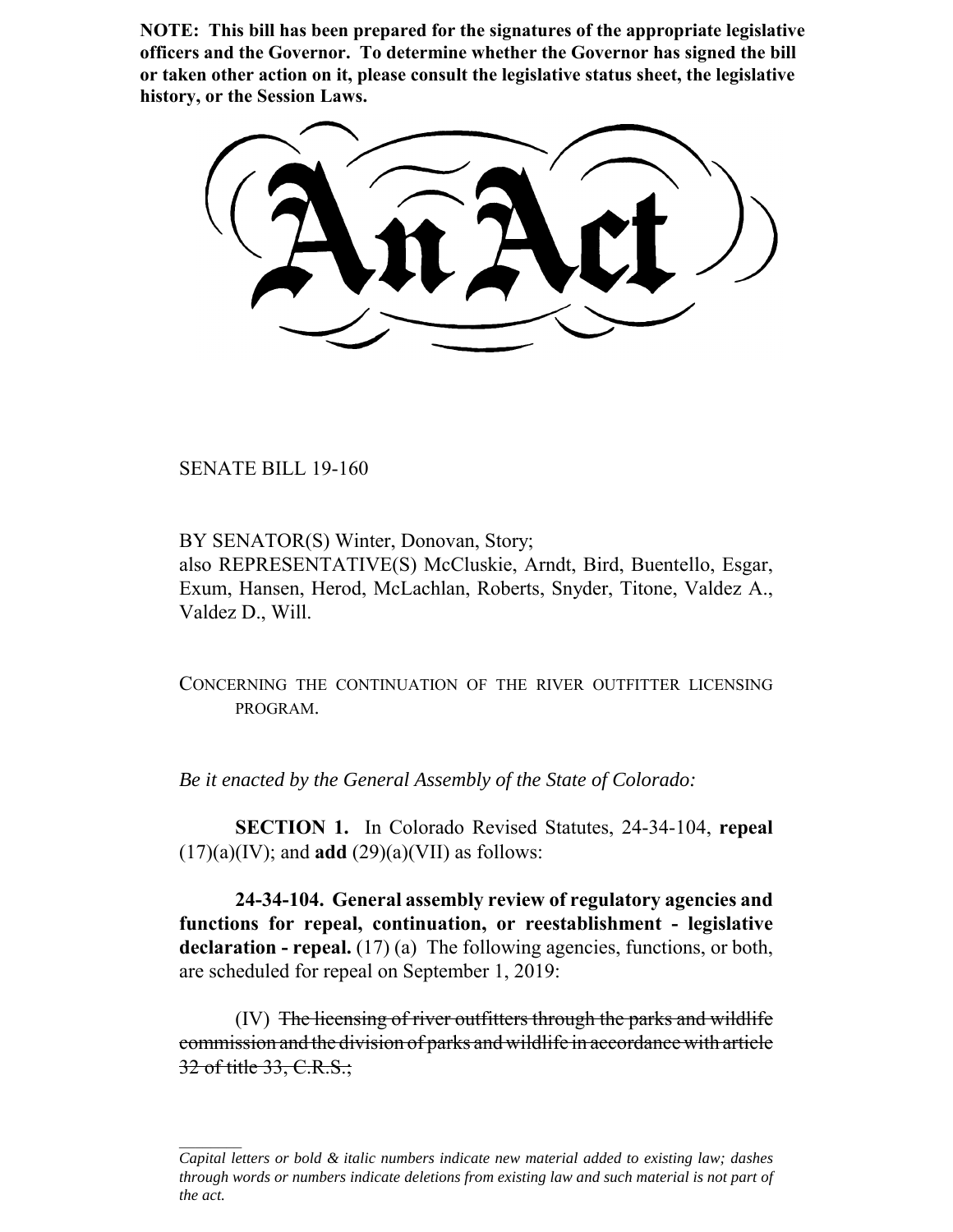(29) (a) The following agencies, functions, or both, are scheduled for repeal on September 1, 2028:

(VII) THE LICENSING OF RIVER OUTFITTERS THROUGH THE PARKS AND WILDLIFE COMMISSION AND THE DIVISION OF PARKS AND WILDLIFE IN ACCORDANCE WITH ARTICLE 32 OF TITLE 33.

**SECTION 2.** In Colorado Revised Statutes, **amend** 33-32-112 as follows:

**33-32-112. Repeal of article.** This article ARTICLE 32 and the licensing function of the division are repealed, effective September 1, 2019. Prior to such termination 2028. BEFORE THE REPEAL, the licensing function shall be reviewed as provided for in IS SCHEDULED FOR REVIEW IN ACCORDANCE WITH section  $24-34-104$ . C.R.S.

**SECTION 3.** In Colorado Revised Statutes, 23-64-104, **amend** (1) introductory portion and  $(1)(p)$ ; and **add**  $(1)(q)$  as follows:

**23-64-104. Exemptions.** (1) The following educational institutions and educational services are exempt from the provisions of this article 64:

(p) Yoga teacher training courses, programs, and schools; AND

(q) TRAINING OF GUIDES, TRIP LEADERS, AND GUIDE INSTRUCTORS BY RIVER OUTFITTERS LICENSED PURSUANT TO SECTION 33-32-104.

**SECTION 4.** In Colorado Revised Statutes, **amend** 33-32-103 as follows:

**33-32-103. Powers and duties of the commission - rules.** (1) The commission shall promulgate rules to:

(a) Govern the licensing of river outfitters;

(b) to Regulate river outfitters, guides, trip leaders, and guide instructors;

(c) to Ensure the safety of associated river-running activities;

PAGE 2-SENATE BILL 19-160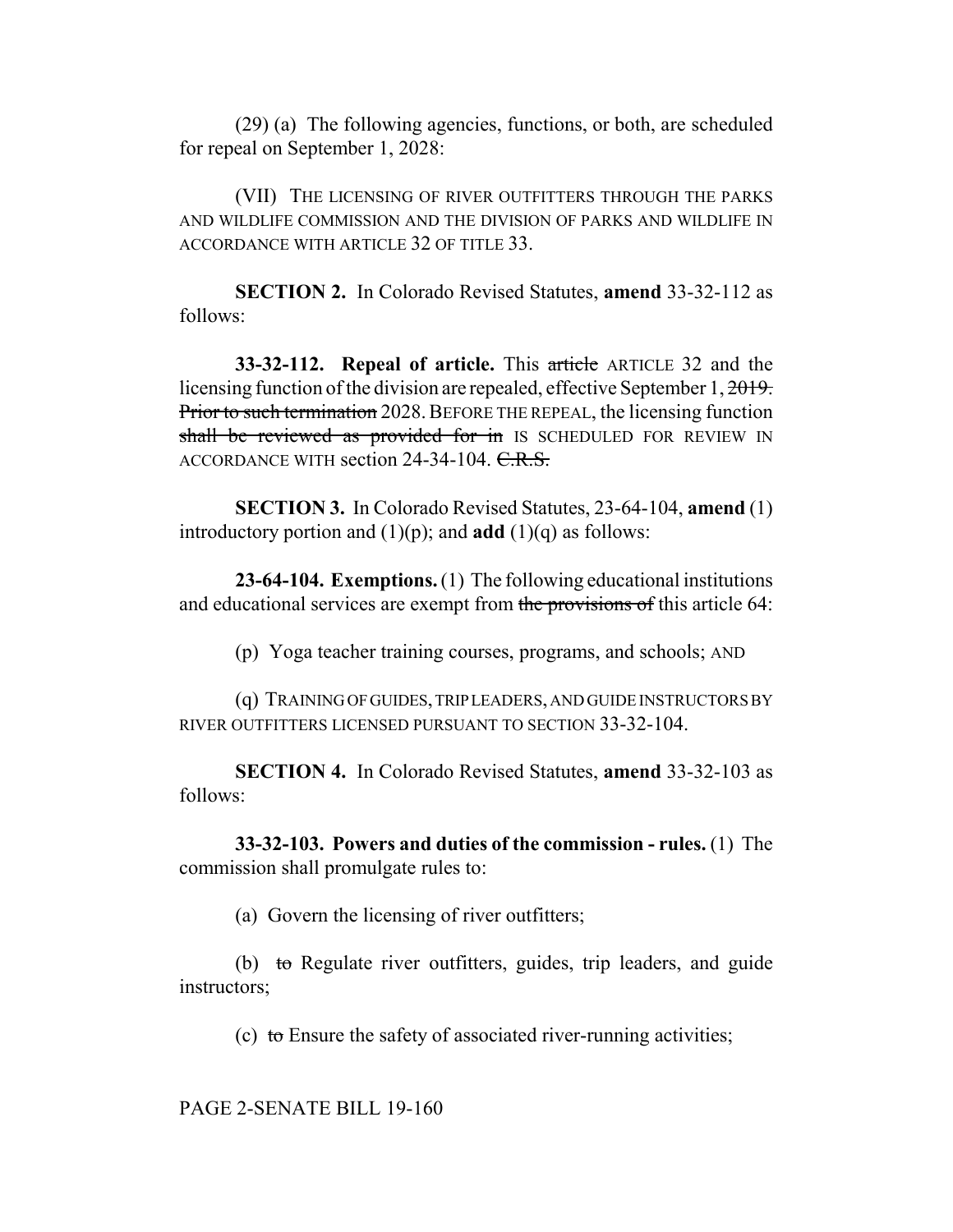(d) to Establish guidelines to enable a river outfitter, guide, or trip leader to make a determination that the condition of the river constitutes a hazard to the life and safety of certain persons; and

(e) ESTABLISH INSURANCE REQUIREMENTS FOR VEHICLES USED BY RIVER OUTFITTERS; AND

(f) to Carry out the purposes of this article ARTICLE 32.

(2) The commission may promulgate rules specifically outlining the procedures to be followed by the commission and by the enforcement section of the division in the event of a death or serious injury during a regulated trip.

(3) The commission shall e-mail a notice of every proposed rule to each licensee.

(4) The commission shall adopt rules regarding:

(a) Notification to outfitters of:

(I) Certain division personnel changes within ten days  $\sigma$  f AFTER the change; and

(II) Safety training standards; and

(b) Customer and outfitter interaction training standards for division rangers who monitor regulated trips.

**SECTION 5.** In Colorado Revised Statutes, 42-4-235, **amend**  $(4)(a)(I)$ ; and **add**  $(4)(a)(III)$  as follows:

**42-4-235. Minimum standards for commercial vehicles - motor carrier safety fund - created - definition - rules.** (4) (a) (I) EXCEPT AS DESCRIBED IN SUBSECTION  $(4)(a)(III)$  OF THIS SECTION, the chief of the Colorado state patrol shall adopt rules for the operation of all commercial vehicles and, as specified in subsection  $(4)(a)(II)$  of this section, vehicles that would be commercial vehicles but for the fact that they have a manufacturer's gross vehicle weight rating or gross combination rating of ten thousand one pounds or more but not more than sixteen thousand

PAGE 3-SENATE BILL 19-160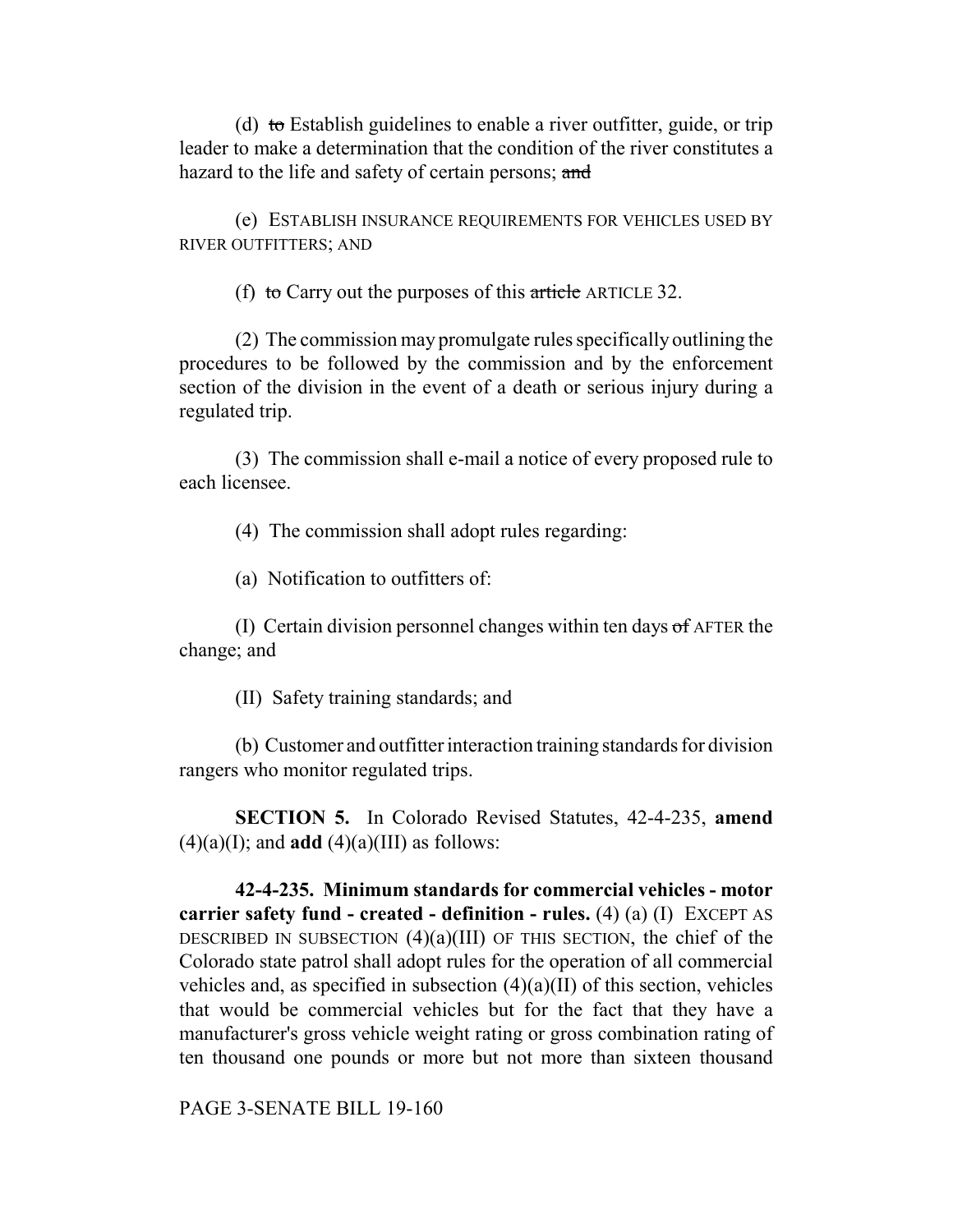pounds. In adopting the rules, the chief shall use as general guidelines the standards contained in the current rules and regulations of the United States department of transportation relating to safety regulations, qualifications of drivers, driving of motor vehicles, parts and accessories, notification and reporting of accidents, hours of service of drivers, inspection, repair and maintenance of motor vehicles, financial responsibility, insurance, and employee safety and health standards; except that rules regarding financial responsibility and insurance do not apply to a commercial vehicle as defined in subsection (1) of this section that is also subject to regulation by the public utilities commission under article 10.1 of title 40. On and after September 1, 2003, all commercial vehicle safety inspections conducted to determine compliance with rules promulgated by the chief pursuant to this paragraph  $(a)$  SUBSECTION  $(4)(a)$  must be performed by an enforcement official, as defined in section 42-20-103 (2), who has been certified by the commercial vehicle safety alliance, or any successor organization thereto, to perform level I inspections.

(III) RULES ESTABLISHING INSURANCE REQUIREMENTS FOR VEHICLES USED BY LICENSED RIVER OUTFITTERS ARE ESTABLISHED BY THE PARKS AND WILDLIFE COMMISSION PURSUANT TO SECTION 33-32-103 (1)(e).

**SECTION 6. Act subject to petition - effective date applicability.** (1) This act takes effect at 12:01 a.m. on the day following the expiration of the ninety-day period after final adjournment of the general assembly (August 2, 2019, if adjournment sine die is on May 3, 2019); except that, if a referendum petition is filed pursuant to section 1 (3) of article V of the state constitution against this act or an item, section, or part of this act within such period, then the act, item, section, or part will not take effect unless approved by the people at the general election to be held in November 2020 and, in such case, will take effect on the date of the official declaration of the vote thereon by the governor.